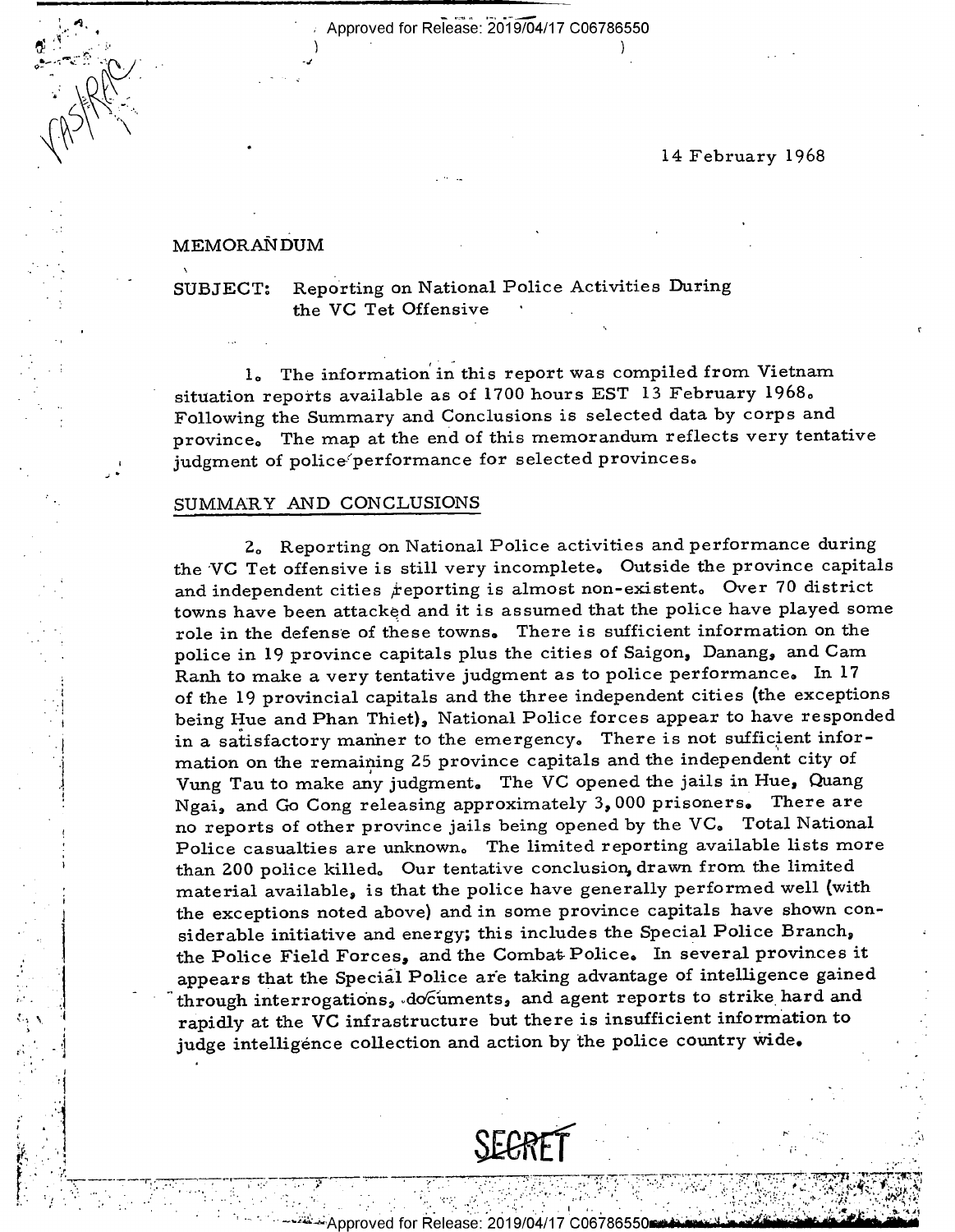$\overline{\phantom{a}}$  ,  $\overline{\phantom{a}}$  ,  $\overline{\phantom{a}}$  ,  $\overline{\phantom{a}}$  ,  $\overline{\phantom{a}}$  ,  $\overline{\phantom{a}}$  ,  $\overline{\phantom{a}}$  ,  $\overline{\phantom{a}}$  ,  $\overline{\phantom{a}}$  ,  $\overline{\phantom{a}}$  ,  $\overline{\phantom{a}}$  ,  $\overline{\phantom{a}}$  ,  $\overline{\phantom{a}}$  ,  $\overline{\phantom{a}}$  ,  $\overline{\phantom{a}}$  ,  $\overline{\phantom{a}}$  $\frac{1}{1}$ <br>
Approved for Release:  $2019/04/17$  C06786550

 $\epsilon$ 

#### SAI GON

1 <sup>1</sup> r-5

> .4  $\cdot$  .

> > $\blacksquare$

. I .\_l ..' ,,

- ,

3. The National Police and the subordinate Combat Police and  $($ Special Police Branch have been heavily engaged with the Viet Cong since the VC attack on 31 January. At least 6 of the 9 precincts and 14 subprecinct police stations have been attacked (including one sub-station which has repulsed 9 attacks), some have been overrun and others damaged or destroyed. Though the police have generally performed well, popular feelings towards them have been mixed. The police have frequently exposed themselves to considerable danger to save and assist private citizens but have also been criticized for exhibiting occasional foolishness and reckless behavior, People were informing the police of the location of VC and the Special Police Branch stated that it has been receiving gratifying cooperation from the population in combatting VC attacks» There are indications that some students in Saigon have assisted the VC. President Thieu and Vice President Ky described the performance of Director General of National Police Loan as outstanding, Total police casualties as of 12 February were over 100 killed in Saigon,

4. There are some reports that the police have executed a few prisoners but it appears that the police have confined most prisoners and are conducting detailed interrogations. Check points have been increased and house-to—house search operations launched. The Special Police informant and agent networks appear to be functioning well and information VC intentions caused in part by the limited knowledge of the sources and intentional rumors started by the VC. Viet Cong infiltration of the refugee centers around Saigon is causing the National Police concern.

#### <sup>I</sup>CORPS .

\_" "\*-'1'-"""'l \_ '" T"; -

.- , I -

'

- ~

- .\_ \_ .

5. The National Police in Hue are reported to be performing unsatisfactorily. There is not sufficient information to judge police performance in Quang Ngai. In the remaining three provinces and Danang, reports reflect satisfactory to very good performance.» There is no information on the police in the districts of I Corps. The Viet Cong released between 2, 600 and 3, 100 prisoners from the Hue and Quang Ngai jails. There is no estimate of police losses but in Hue the casualties will probably be high.

6. DANANG: It does not appear that the Danang Police were caught off guard by the Viet Cong attack. Prior to the attack information from intelligence sources provided the general VC attack plan. The police began uncovering small VC sabotage units that had infiltrated Danang two weeks



\_ -\_...\_ \_ ".2; \_

-. -. -, -. -~ ". ----1' -- " ' "W r \~-—'\_"~ :-"-=~—-:—--:r:~ —--—\_.—\_'7",?:~'~'—'"w--P

, . \_-. .\_ '

' '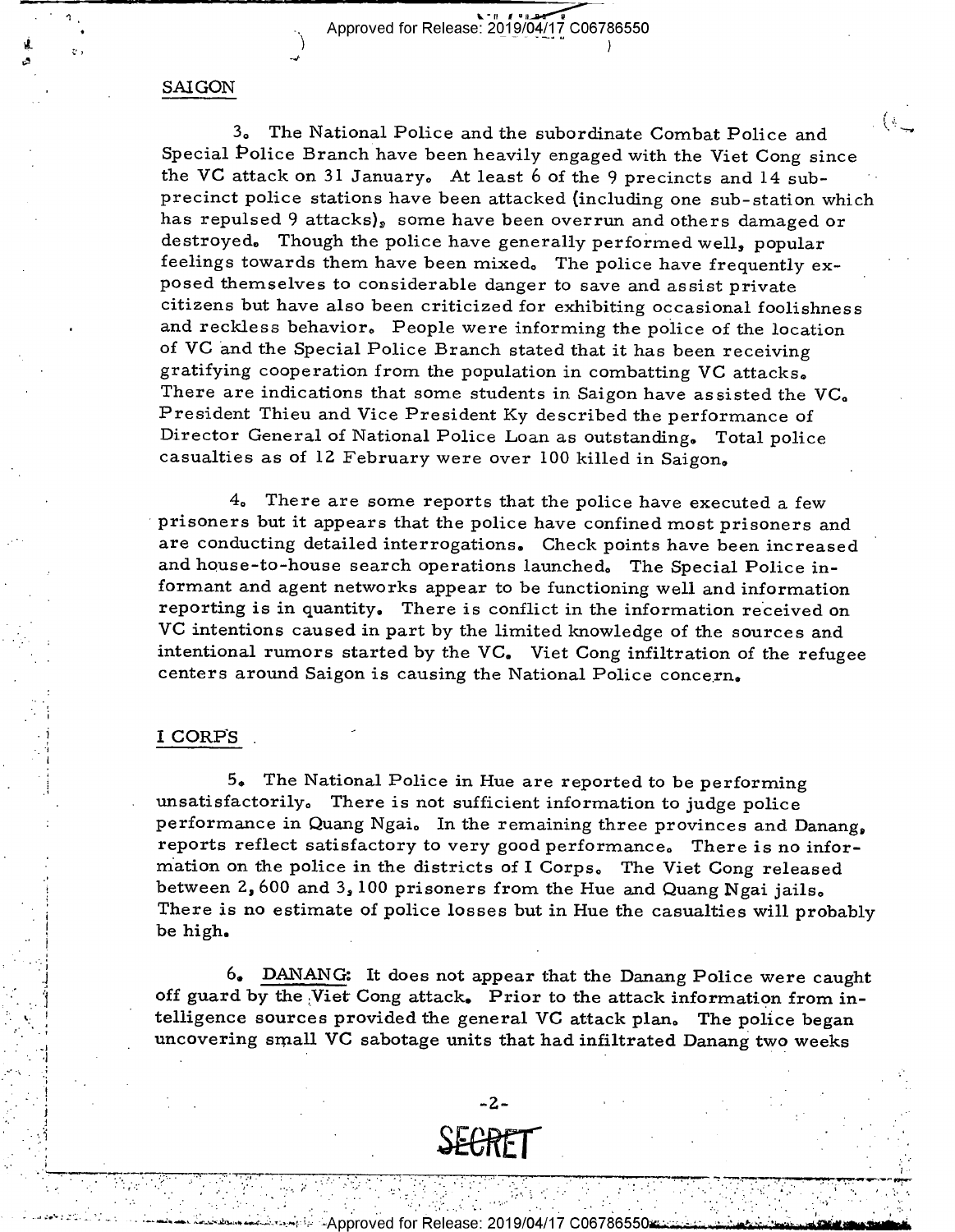$\frac{3}{2}$ <br> $\frac{3}{2}$ <br> $\frac{3}{2}$ <br> $\frac{3}{2}$ <br> $\frac{3}{2}$ <br> $\frac{3}{2}$ <br>Class 2019/04/17 Class  $\sim$  Approved for Release: 2019/04/17 C06786550

\_ I IL L\_\_\_\_ \_ \_

--II»

i

.1! .1'

A -- '\

 $\sim$   $\sim$   $\sim$ 

 $\mathcal{L}$ 

prior to the attack. Interrogation of the captured VC and exploitable intelligence led to the capture of additional VC and alerted local security forces to the probability that the VC general attack plan was being implemented. Security in and around Danang was increased prior to the attack. After the attack, the police concentrated its efforts toward elimination of the VC infrastructure. Interrogations were being conducted at the Provincial Interrogation Center. House-to-house searches were initiated with the assistance of Police Field Forces and ARVN. In the first phase of the search operations, approximately 750 of the original 1, 000 houses earmarked for search had been completed by 3 February. More than 400 persons had been detained which caused an acute problem in finding sufficient interrogators, consequently many prisoners were being held with a minimum of screenings Apparently some persons had been picked up with no firm reason for considering them VC. Every house in Danang was to be searched in the second phase. Individuals without proper identification papers were being detained at a local school. The police reported that the people were generally cooperative, although it was evident that many feared reprisals by the VC should they cooperate with the police. Local residents were<br>providing information on where VC were hiding. The police reacted providing information on where VC were hiding. quickly on information received from the population or intelligence sources, resulting in the capture of nearly 50 VC. By 10 February, it appeared that the search operation was less systematic and thorough than would be desired but it was still being conducted and was keeping the VC on the move. The police believed that another attack on Danang was imminent due to documents taken from a VC courier,

7. QUANG NAM: The police were encountering considerable difficulty in screening and performing other security functions in Hoi An City because of the masses of refugees. They were hearding the refugees<br>about the city but it was difficult, if not impossible, to control them. The about the city but it was difficult, if not impossible, to control them. police continued to pick up suspects at established check points. On ll and 12. February the police had detained 50 VC suspects in Hoi An. The Provincial Interrogation Center was operating again, located at police headquarters. The police had jailed more than 100 Buddhists to forestall any political problems or demonstrations.

8.. QUANG NGAI: Onihe night of 30 January, the VC captured the Quang Ngai provincial jail and it was not retaken by ARVN until the morning of l February. About 150 prisoners were not inside the jail at the time of the VC ground assault, but ARVN officers claimed they were accounted for, Approximately 70 to 75 POW's in the jail had been removed before the VC gained the area and these POW's remain under detention. As of 4 February, 603 prisoners were unaccounted for.

\_3\_

-.:1r,i.Q:QApproved i'0rRe|ease: 2'019/04:/17.C06786550§i-.'£';:;'2; ' '

' '\_ \_

- A'-1:: - .

~..mumiau3

" "" \_'

'Nun <sup>u</sup> \_=u

,.<,~.\_.... ..\_\_\_\_,\_\_\_a.\_..\_r.\_\\_\_..,\_.7.\_\_..,\_.\_',...'\_ .\_..\_ \_';.\_.\_'\_: ,..\_\_\_. .\_\_\_\_ \_ ' \_\_\_\_ \_\_\_\_ \_ \_ \_ \_ '\_\_\_'\_\_ \_\_ i \_I.\_..,\_' - .. .,',\_\_\_\_...,\_\_....\_.\_.,..,T,..... ..'\_\_\_.\_,.,-»\_.

\_\_'\_f."~\_: :--L'-: .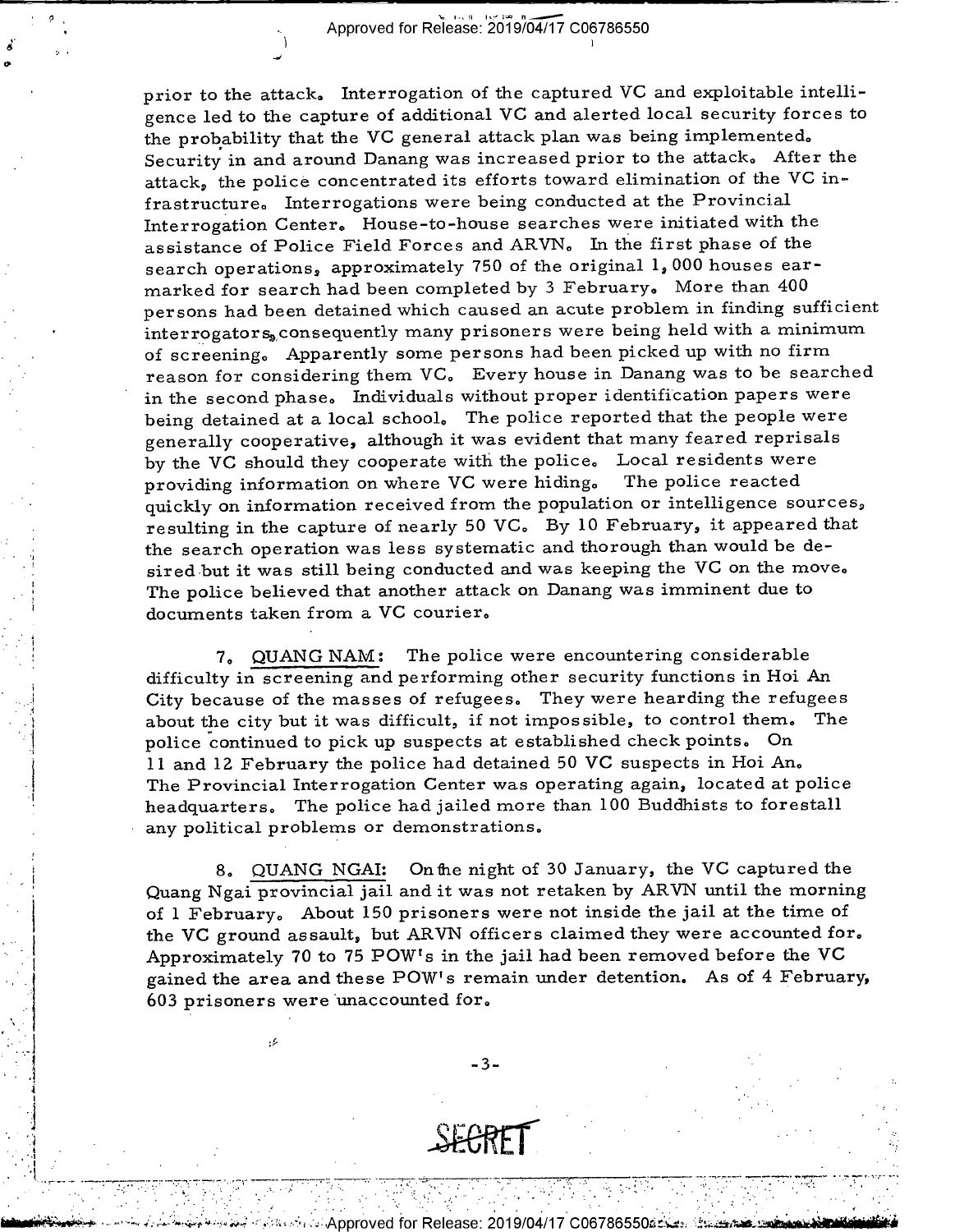$^2$  ,  $\blacksquare$  . Approved for Release: 2019/04/17 C06786550

9. QUANG TIN: On the night of 31 January, the Provincial Interrogation Center in Tam Ky was used by ARVN as a defensive position during the Viet Cong attack. After the attack ARVN and police elements made continuous sweeps of Tam Ky and surrounding areas, broke up sporadic attempts of segments of the population to form demonstrations and apprehended demonstration leaders.

10. QUANG TRI: As of 12 February, the police had been divided into two groups for night operations. One group was in charge of the police station which had been fortified with sandbag bunkers and interlocking trenches,<br>while the other group was on constant patrol throughout Quang Tri City. By 8 February, the police had arrested 50 suspects and daily screening operations were continuing. From 31 January to 8 February, about 6 Special Police were killed and 4 wounded. The Provincial Interrogation Center (PIC) was still closed, as of 12 February, with the prisoners moved to sector or the National Police jail. The PIC probably will return to normal operations in the near future since it did not suffer any damage during the attack.

ll. THUA THIEN: The VC captured the Hue jail and released <sup>l</sup> 2., O00 to 2, 500 prisoners of which 200 to 300 were hardcore VC. The jail was recaptured by Marines on 3 February. The VC were also reported to have massacred 100 GVN officials and police by ll February.

 $\frac{3}{3}$ .3(h)(z)  $\mid$  The police were confusing the distribution of rice, failing to assist in the refugee problem, and contributing to the looting, which was becoming a problem throughout the city. With proper leadership,  $\vert$  the police probably have the capability of doing  $3.3(h)(2)$ their job. The Regional Police Headquarters in Danang moved a newly organized Police Field Force Company to Hue. This Company is comprised of graduates from the police academy, many of whom are from Hue and had had their families killed, wounded, or detained by the VC. The company volunteered to go to Hue.

#### II CORPS

:.:.-¢~>.'~' .."I~.- ;

-2

 $\sim$  4-

12. Except for Binh Thuan Province, where the National Police apparently fell to pieces, limited reports indicate that the police continue to perform satisfactorily in II Corps. The police actions in Khanh Hoa have brought praise by advisors. Information on half the provinces in II Corps regarding the police is too limited or non-existent for any judgment to be made. No jails are reported to have been opened by the VC in II Corps. Police casualties have not been reported.



- - '. '-. ' -' - ' - ', . - ' - .1 ' '- -' =-.- .

pproved for Release: 2019/04/17 C06786550.

I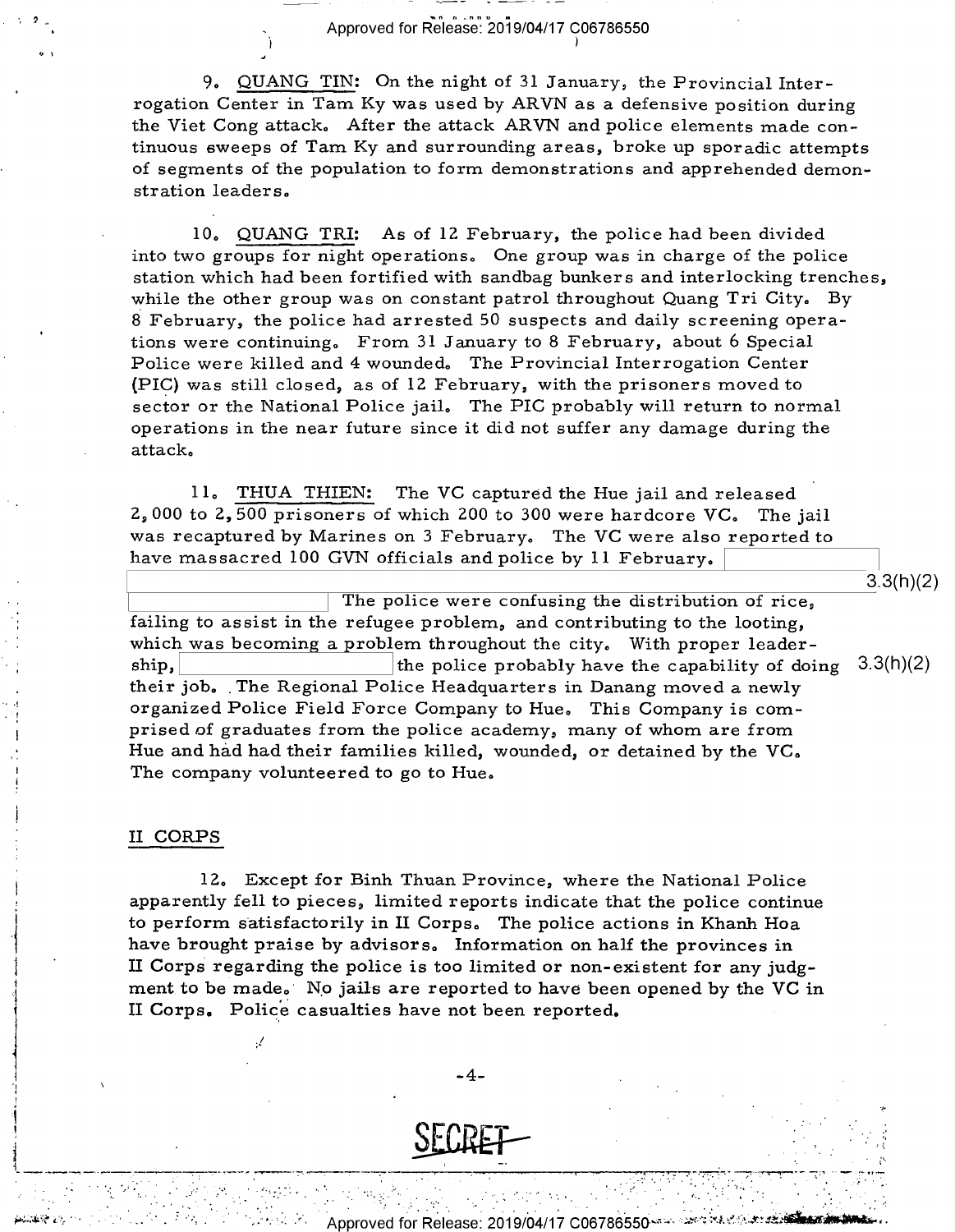$\sum_{j}$  Approved for Release: 2019/04/17 C06786550

-.4

m\_. \_.\_ \_-:%¢¢.\_¥,\_.i\_\_ \_\_\_.\_ \_\_ \_.\_.\_ \_m\_, \_. \_\_\_+\_\_ \_\_\_\_ \_ \_

13. BINH DINH: According to information received by the Special Police Branch in Qui Nhon and through the interrogation of captured VC, the attack plan on Qui Nhon called for the capture of the police chief and the province chief. The VC were unsuccessful during their attack in accomplishing these two objectives.

l4. BINH THUAN: By 5 February, effective police operations in Phan Thiet had not been initiated. The situation between the province chief and the police chief was very poor -- each was criticizing the other for lack of ability to cope effectively with the situation during the attack. The province chief was probably correct for the local police had not been doing their job. They had dispersed and most of them were looking after their families and personal effects. During the height of the battle, many of the police threw away or hid their weapons and mingled with the populace so they would not be connected with the police. On 4 February, out of approximately 800 policemen in Phan Thiet there were probably only <sup>100</sup> on duty. The Special Police Branch Chief was completely ineffective. On <sup>3</sup>February when a VC squad was at the police station he left the scene of action saying that he had sustained a serious injury. Observers said the wound amounted to a slight scrape on his knee. As of 5 February he had not been seen. On l February, the Police Chief of Phan Thiet City, with two platoons consisting of administrative type personnel, was in contact with the VC at the Phan Thiet soccer field. This is the only action in which the police were reported engaged outside the police station.

15. CAM' RANH: On 6 February the Cam Ranh police had captured 5 members 0f'the local VC infrastructure.

16. DARLAC: The local population was reported, on 4 February, to be telling GVN officials where VC infiltrators were hiding in Banmethuot.

17. KHANH HOA: The VC infrastructure supported the VC attack on Nha Trang, and in so doing made themselves vulnerable to identification and arrest. As of 9 February, the Khanh Hoa Special Police Branch was doing an excellent job of exploiting this opportunity, working rapidly and professionally. During the initial part of the VC attack, the Special Police fanned out through Nha Trang contacting informants and attempting to locate VC/NVA soldiers and sympathizers assisting attackers. They were very successful in both tasks. They passed this information to the Police Field Force» and ARVN units for action. A five-man Special Police interrogation team worked almost continuously at the Provincial Interrogation Center which had been turned into a joint POW interrogation center. lnformation obtained from these interrogations resulted in the arrest of

 $\mathbf{1} \in \mathbb{R}^n$  , the contract of the contract of the contract of the contract of the contract of the contract of the contract of the contract of the contract of the contract of the contract of the contract of the cont

 $\alpha$  ) of the state of the state of the state of the state of the state of the state  $\alpha$  . The state of  $\beta$ 

\*' इन्साल् " \* इत् ' ग्रहास्त्री पास्त्री "" अनुसारा अनुसारा ही तत् । तत् 'तत् अनुसारा पान्ना' एक अनुसारा " "

-5-

Approved for Release: 2019/04/17 C06786550

. .' '1 .'-' ' ".\_\_' -.-'1-'.' " '-" - '.- -' ' '\_ '\_ .'-. I' .\_.i

.'

' e. ,—-,--::\_'\_-~.~\_. \_-17~\_-,-\_-'<-\_\-\_--»\_-\_-~'—-:-\_.,-.:':-¢~'-- 7¢-3 .- -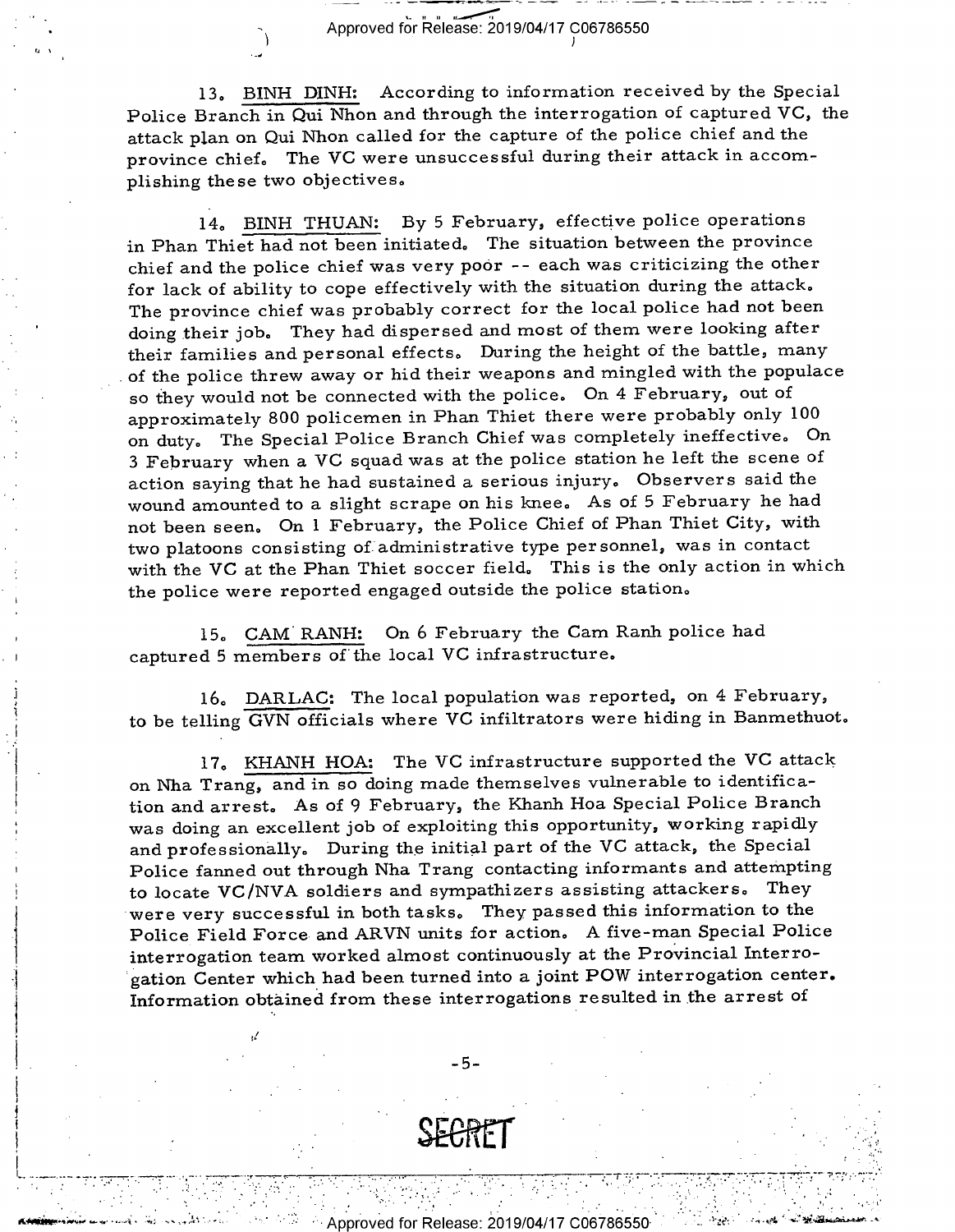\|\ . . -..,../-/ \_ Approved for Release: 2019/04/17 C06786550 '\*i

1

 $\mathbf{1}$ ,  $\mathbf{1}$ ,  $\mathbf{1}$ ,  $\mathbf{1}$ ,  $\mathbf{1}$ ,  $\mathbf{1}$ ,  $\mathbf{1}$ ,  $\mathbf{1}$ ,  $\mathbf{1}$ ,  $\mathbf{1}$ ,  $\mathbf{1}$ ,  $\mathbf{1}$ ,  $\mathbf{1}$ ,  $\mathbf{1}$ ,  $\mathbf{1}$ ,  $\mathbf{1}$ ,  $\mathbf{1}$ ,  $\mathbf{1}$ ,  $\mathbf{1}$ ,  $\mathbf{1}$ ,  $\mathbf{1}$ ,  $\mathbf{1}$ ,

16 VC cadre and 50 suspects. The police also arrested 4 VC cadre of which 2 were members of the Nha Trang VC Committee. Their interrogation led to the arrest of <sup>2</sup>more VC cadres The military captured 14 members of the VC infrastructure and many additional suspects. On 3 February, the VC Commander of the Nha Trang municipal unit was captured by the police. Indications are that the VC have suffered a crippling loss of leading political and local cadres

>

18., NINH THUAN: The RDC advisor in Ninh Thuan reports that the National Police in Phan Rang have operated in an outstanding manner throughout the current emergency. They have been fully responsive to the emergency military situation as well as the needs of the people.

19, PLEIKU: One of the primary targets during the VC attack on Pleiku City, 30 January, was the house of the Regional Police Director. By 4 February, the police and ARVN had completed their search of most homes, had apprehended many VC suspects, and had located several arms caches, The Special Police were providing information of VC troop locations.

20. QUANG DUC: As of 1 February, extra police patrols were watching for VC infiltration in Gia Nghia, the capital of Quang Duc.

21. TUYEN DUC: The Dalat City Special Police had regained control of the area around their headquarters by 4 February which had been surrounded for three days. The Provincial Interrogation Center was secure and contained 12. prisoners, The police had captured and detained 55 suspects by 5 February. GVN officials were displaying remarkable initiative in meeting enemy attacks.

#### III CORPS

.'I 1'

, \_ \_

-'

5

4

"'1

 $\cdot$ ;

. -  $\sim$   $\sim$   $\sim$   $\sim$   $\sim$ 

I. I.  $\mathcal{I} = \{1, \ldots, n\}$  ,  $\mathcal{I} = \{1, \ldots, n\}$  ,  $\mathcal{I} = \{1, \ldots, n\}$  ,  $\mathcal{I} = \{1, \ldots, n\}$  ,  $\mathcal{I} = \{1, \ldots, n\}$ 

. \_ \_;

. \_

 $\sim$   $\sim$   $\sim$ 

22. Casualties suffered by the National Police in III Corps, between 31 January and 6 February, were 22 KIA and 40 WIA. Morale remained high among the police. There were indications that the Special Police Branch ' reporting has not kept pace with developments throughout III Corps and the National Police Director was not being kept adequately informed. There ' were no reported casualties among the Special Police. Losses were distributed fairly evenly throughout III Corps with no particular province taking the lions share of casualties. Reports indicate police performance has been satisfactory in 4 of the 11 provinces. Information on the remaining 7 , provinces is insufficient to make a preliminary judgment. No jails were reported opened by the VC.

., \_6\_



' " ,. ' -,' -

 $\mathbf{r}$  is a set of the set of the set of the set of the set of the set of the set of the set of the set of the set of the set of the set of the set of the set of the set of the set of the set of the set of the set of th

. '.:' ' -. ' ' .-- -. - ' -' '

- \ .\_ YA, \_;

. Let  $\mathcal{L} = \{ \mathcal{L} \in \mathcal{L} \mid \mathcal{L} \in \mathcal{L} \mid \mathcal{L} \in \mathcal{L} \text{ and } \mathcal{L} \in \mathcal{L} \}$ 1pproved for Release: 2019/04/17 C06786550

. -' .- "--; "' '

' --—-—~——---v-r-v~—~-r--—--r-.————--v---.— —r-—.-.-r—-——=—-~-'1 — ,\_, -\_-—- \_' ,.-,-»\_.\_. \_ \_ ,\_ — - \_\_,\_ \_\_ \_ 7 -,,—\_---—-1 \_------,--'- \_—\_\_ \_ \_— -1-—u?\\_\_\_ \_\_\_\_\_\_.\_\_.\_'.-,\_;,\_...\_

' - 2001 | LAN | LAN | LAN | LAN | LAN | LAN | LAN | LAN | LAN | LAN | LAN | LAN | LAN | LAN | LAN |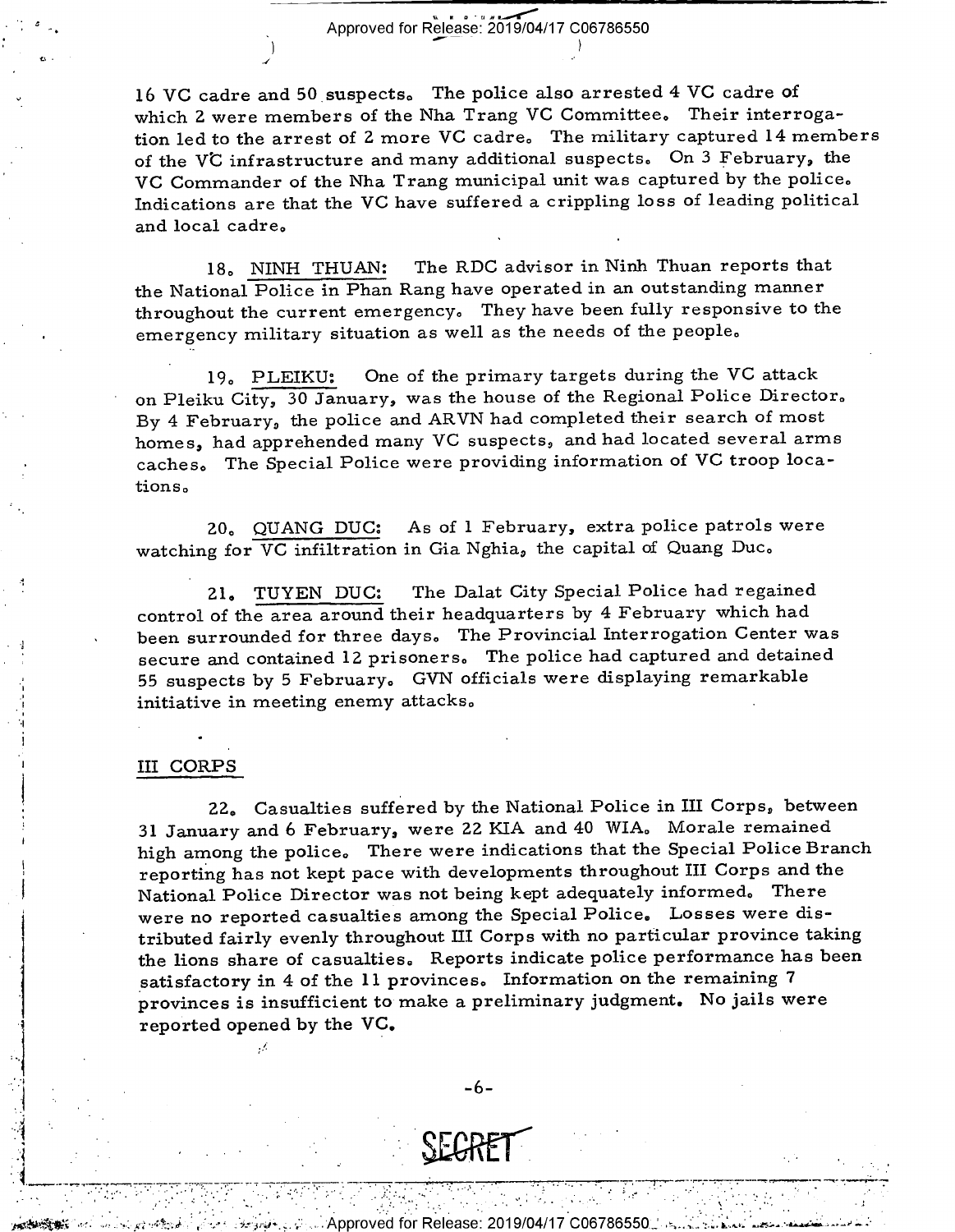i Fi F mm — i Fi F militaris e del Federal Maria II e del caso del control de la control de la control de la<br>La componente del control de la componente del control de la control de la control de la componente del compo ' 7 \_ IA .. - .. .. .. .. - Approved for |3'e!2a'§§I\_?\_(\_\_)19/Q4/17 COo78655O

W

-4

/

.\_,.\_..\_\_..\_,\_.\_\_\_.\_-\_\_ \_'\_\_.\_\_\_.. \_.\_....\_\_..,,\_\_.\_\_ <sup>7</sup>\_ .\_\_\_...\_ \_-.\_ V, -7 \_ \_\_\_. \_ \_

 $\cdot$   $\cdot$   $\cdot$   $\cdot$ 

'

i

\

J

D-

23. BIEN HOA: As of 3 February, there had been several examples of local people turning in VC pockets of resistance and leading allied troops to enemy locations. The Provincial Interrogation Center Chief was on duty during Tet, the National Police Chief returned to duty on 4 February, and the Special Police Branch Chief returned on 5 Februarye

24. BINH DUONG: Vietnamese intelligence and security services were reported, as of 3 February, to be going all out on the security of Phu Cuong City. On l February the VC had unsuccessfully attacked the police station, By 5 February, the National Police had suffered 5 KIA and 5 WIA in Phu Cuong.

25. BINH LONG: Police activities on 2 February were directed toward security and they were not collecting information about VC move ments.

26, GIA DINH: As of l February, the Hoc Mon Police Sub-Station was in VC hands and the Hang Xanh Police Sub-Station had been overrun. As of 3 February, a few pockets of enemy resistance still existed, but these were being cleared out by the local police force, who were reported to be doing a good job.

27. LONG AN: The VC attacks of 10 and 11 February on Tan An City caused 20 percent of the police station to be damaged, 10 police killed and 30 wounded, including the police chief,

\_g 28. LONG KHANH: On 2. February, a National Police check point at the west end of Xuan Loc was probed by the VC resulting in 5 VC KIA and no friendly casualties. On the night of  $2 - 3$  February, the National Police Station in Xuan Loc was set on fire by a friendly flare. The police evacuated the station, but damage to the station itself was not known. As of 3 February, <sup>a</sup>VC squad remained in Xuan Loc but they were surrounded by the police who were attempting to mop them up. The Provincial Interrogation Center was only slightly damaged during the VC attack.

29. TAY NINH: Friendly forces had been forewarned of the  $6$  February attack on Tay Ninh City by a Vietnamese security service source who has been considered usually reliable. His warning resulted in ambush and defensive sites being increased.

»n@e+e».,;1-.~'.:~¥\_ Approved for Release: 2019/O4/17-CO6786550'-'-'-!""~'§-=-@'-néu--\~u~" ~ 5.-<>>n-smn.Auea&aana

. . . \_ \_ \_ , .. . .. .

\_ \_\_, \_,,\_\_ \_ I <sup>V</sup>\_' \_ \_ .,,\_.\_,-\_\_\_\_.\_\_\_..\_\_ .\_....\_ . .\_.,,..\_\_.-.-7-1... -.. -..\_,\_\_\_\_.,\_

\_ I ., .

 $J = -7 - 4$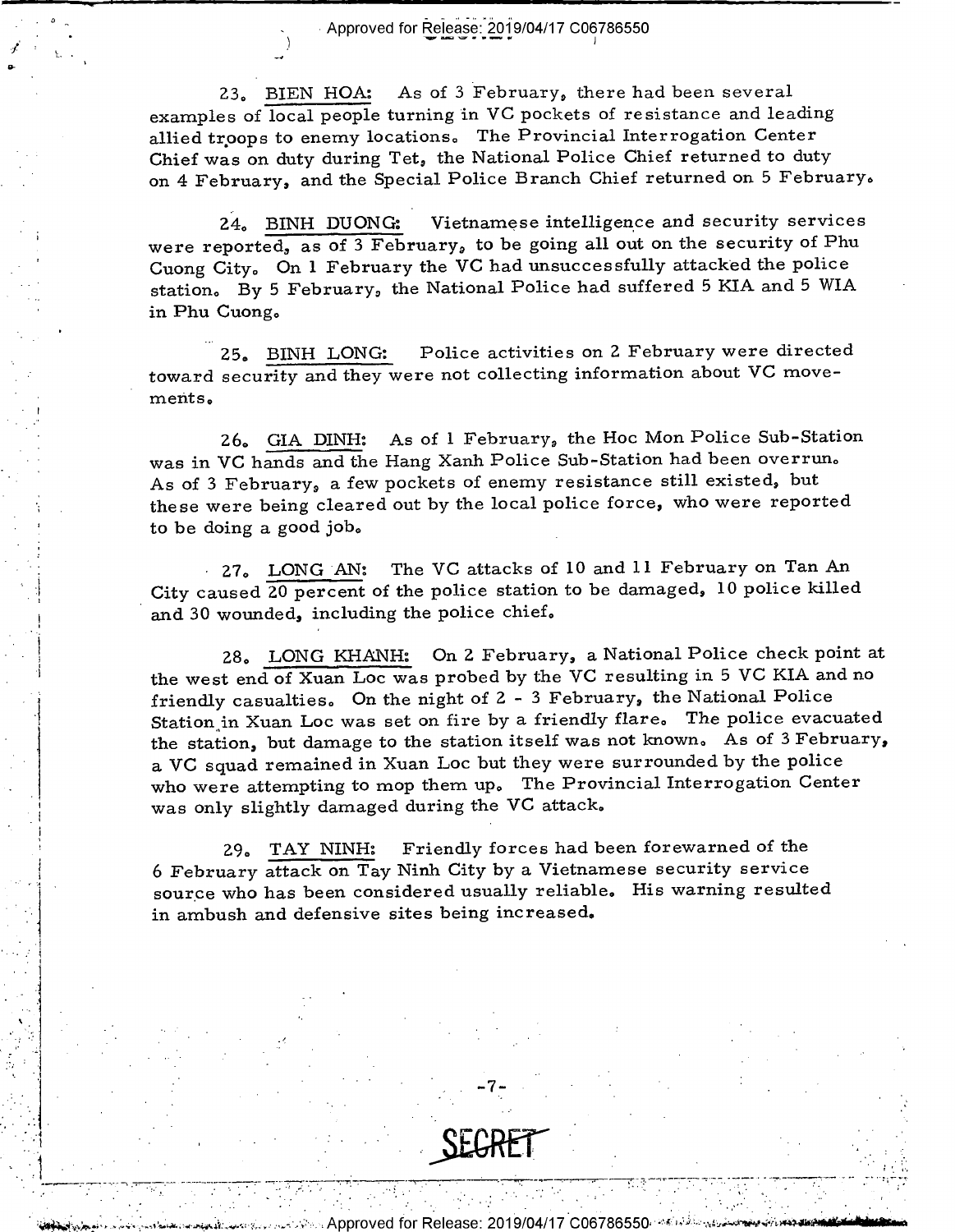# IV CORPS

 $\mathcal{A}_1$  , and the set of the set of the set of the set of the set of the set of the set of the set of the set of the set of the set of the set of the set of the set of the set of the set of the set of the set of the set

 $\mathcal{H}^{\mathcal{A}}$  . In the set of the set of the set of the set of the set of the set of the set of the set of the set

 $\mathcal{L}$  , and the contract of the contract of the contract of the contract of the contract of the contract of the contract of the contract of the contract of the contract of the contract of the contract of the contract o

 $\mathbf{r} = \mathbf{r}$  $\sim$   $\sim$   $\sim$ 

I

, 0

1

30. There is only limited information on police performance in IV Corps. It appears that police casualties will run high in the Delta.  $\ddot{\phantom{1}}$ Very incomplete reporting lists 32 police killed, 25 wounded, and one missing. The VC released 134 prisoners from the Go Cong city jail. No other prisons were reported captured and opened. There is no reporting which indicates the police have performed unsatisfactorily. Information indicates the police performed satisfactorily to very well in the five provinces of Ba Xuyen, Chau Doc, Din Tuong, Kien Giang, and Vinh Long.

31. AN XUYEN: The National Police were holding two senior VC cadre captured by the PRU on 31 January.

32. BA XUYEN: During Z - 3 February, the National Police and the Police Field Force were very effective in Soc Trang. They maintained the best contact with events through their 16 outposts in the city.

33. BAC LIEU: As of 3 February 5 National Policemen had been killed.

34. CHAU DOC: By 3 February, the chief of police and 15 policemen in Tri Ton district town had been killed and 3 policemen killed and the chief of police missing in Chau Doc town. The Special Police were ' working well and had captured 8 VC and were detaining 40 - 50 VC suspects in Chau Doc town. By 8 February, the police were beginning to attempt to run house-to-house searches. The Provincial Interrogation Center was functioning.

35. DINH TUONG: The Special Police were cited as having done an excellent job during the fighting in My Tho, especially considering the superiority of the VC weaponry over that used by the police. They also came to the defense of the RDC compound. As of ll February, 8 National Police had been killed in My Tho and Z5 wounded.

36. GO GONG: The VC released 134 prisoners from the city jail on 5 February.

' 37. KIEN GIANG:' The National Police, including the Police Field Force, were part of the defending force for Rach Gia City on 31 January. By 3 February, the police chief had run house-to-house searches with the result that there had been no reoccurrence of terrorism. The National Police, along with other units, were reported to have done an excellent job . of defending the city and taking offensive action.

 $\tau$  , with the strict of the state of the state  $\tau$  ,  $\tau$  ,  $\tau$  ,  $\tau$  ,  $\tau$  ,  $\tau$  ,  $\tau$  ,  $\tau$  ,  $\tau$  ,  $\tau$  ,  $\tau$  ,  $\tau$  ,  $\tau$  ,  $\tau$  ,  $\tau$  ,  $\tau$  ,  $\tau$  ,  $\tau$  ,  $\tau$  ,  $\tau$  ,  $\tau$  ,  $\tau$  ,  $\tau$  ,  $\tau$  ,  $\tau$ 

-3-

 $\mathbf{U}$  is  $\mathbf{U}$  if  $\mathbf{I}$  is a interval in the set of  $\mathbf{I}$  is a interval interval interval interval in the set of  $\mathbf{I}$ 

' "

, ,.\. »- '

. .. H'\_.'i\_'g' |\_ \_> I. \_ \_.-- :-'-".=w'I\'1'.':'- '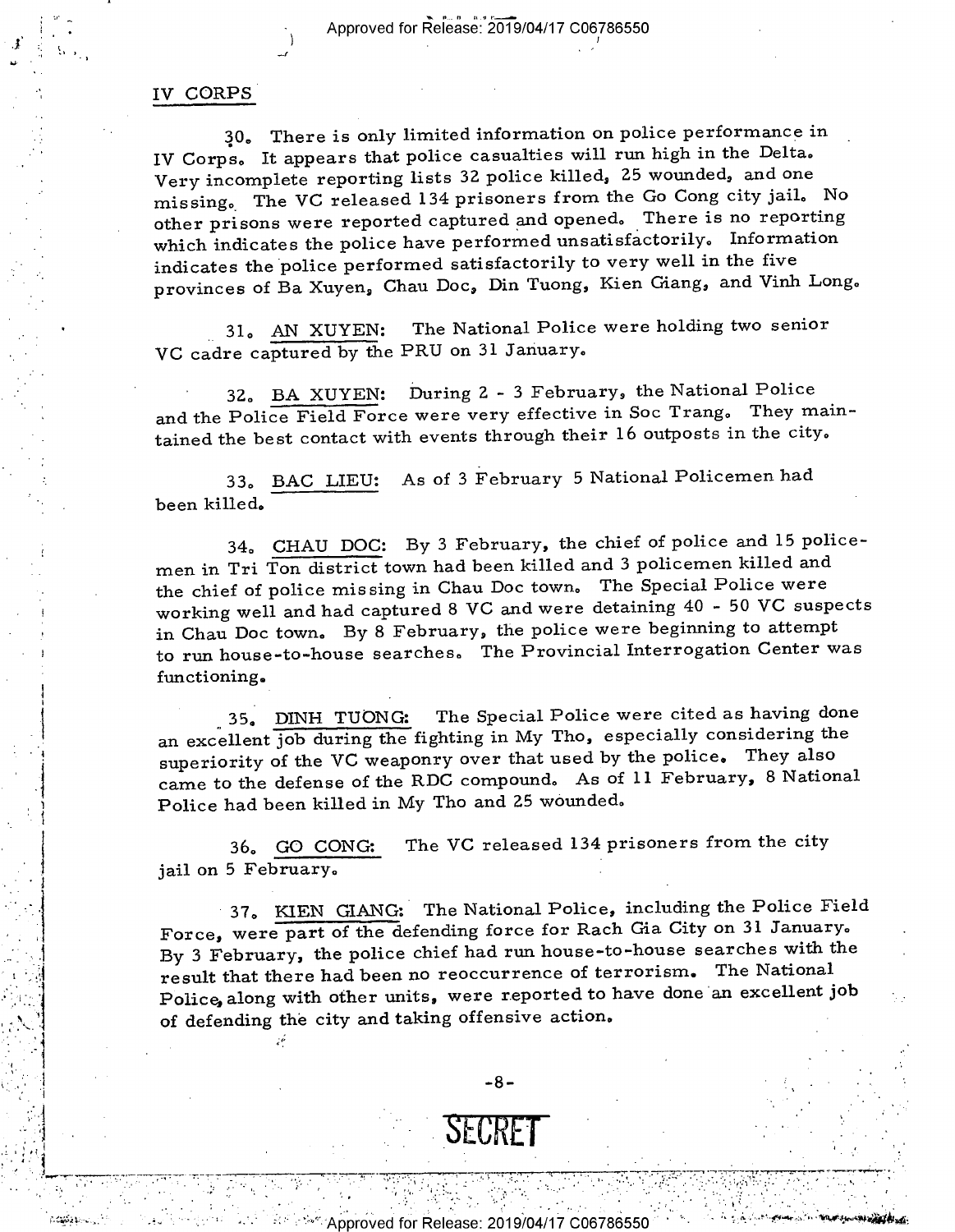Approved for Release: 2019/04/17 C06786550

38. KIEN PHONG: The National Police in Cao Lanh City, along with the PRU, had assumed defensive positions on 4 February.

39. PHONG DINH: The National Police and Special Police in Can Tho, as of 1 February, were collecting information on VC tactics in the province.

40. VINH LONG: Between 31 January and 7 February, the National Police were reported to be the best organized and coordinated defense force in the city. They seemed to move with efficiency and speed. The Police Field Force had uncovered a large ammunition cache, acting on information provided by the Special Police. The police were attempting to curb looting in the secure areas of the city. The police station was 60 percent destroyed, but repairs were underway and the police had the city under good control. The Provincial Interrogation Center was open and functioning.

 $3.3(h)(2)$ 

Vietnamese Affairs Staff

Attachment



red for Release: 2019/0